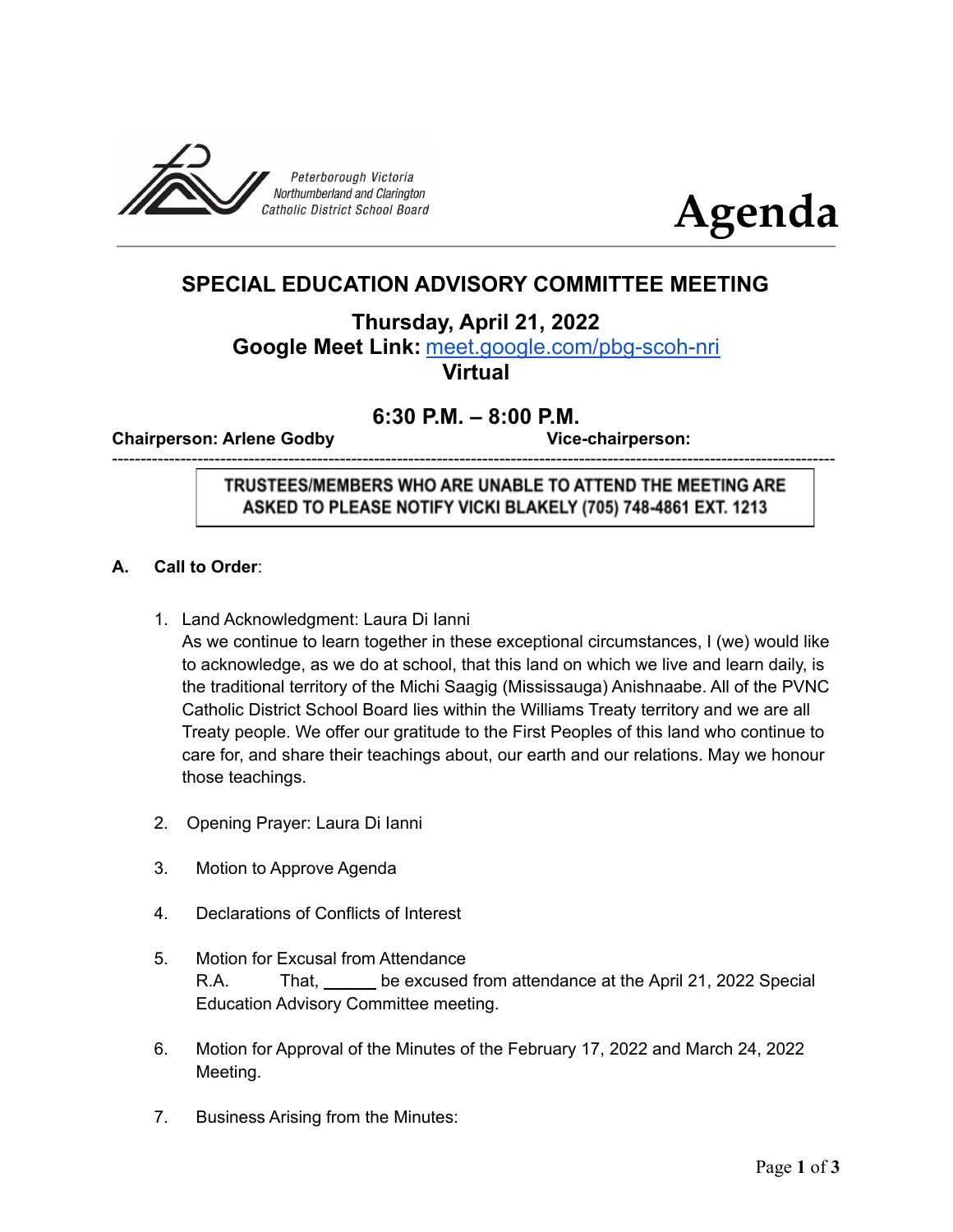## **B. Recommended Actions/Presentations**:

- 1. Remarks: Chairperson, Arlene Godby
- 2. Remarks: Superintendent of Learning/Special Education Services, Jeannie Armstrong
- 3. Update from Trustee: Helen McCarthy

## **C. Discussion Items:**

- A. SEAC Meeting Presentation:
	- 1. Equity Census Update Sandra Connolly & Peter Bagnall Learning Consultants (Faith/Equity/MiSA)

From Presentation:

- i. What are the key learnings from the presentation?
- ii. What do parents need to know?
- iii. What options exist to get this information to parents?
- iv. How can SEAC support parents in this process?
- v. What can your associations/organizations add specifically to the learning today if any?
- vi. What should be sent out to families in the DID YOU KNOW from SEAC?
- B. Correspondence Items:
	- 1. Resignation from SEAC Melissa Gillespie
	- 2. Thunder Bay Catholic District School Board Bill 172 An Act in Relation to Fetal Alcohol Spectrum Disorder (FASD)
	- 3. Waterloo Region District School Board Support for Bill 172 An Act in Relation to Fetal Alcohol Spectrum Disorder (FASD)
	- 4. Durham District School Board Change to definition of "Disability" and supporting Bill 172
	- 5. Dufferin-Peel Catholic District School Board COVID-19 Regulations
	- 6. Renfrew County Catholic District School Board Nursing Shortage
	- 7. Renfrew County Catholic District School Board Online Learning Supports and Universal Design for Learning
	- 8. Halton Catholic District School Board PPM 81 Provision of Health Support Services in School Settings in 2021-2022: New Expectations
	- 9. York Catholic District School Board Nursing Shortage
	- 10. York Catholic District School Board Special Incident Portion Claim Funding
- C. Information Items:
	- 1. PVNCCDSB Board of Trustee Minutes and Agendas <https://www.pvnccdsb.on.ca/our-board/board-meetings/>
	- 2. Down Syndrome Association April Newsletter <https://downsyndromepeterborough.ca/2022/04/09/april-newsletter/>
	- 3. Autism Ontario